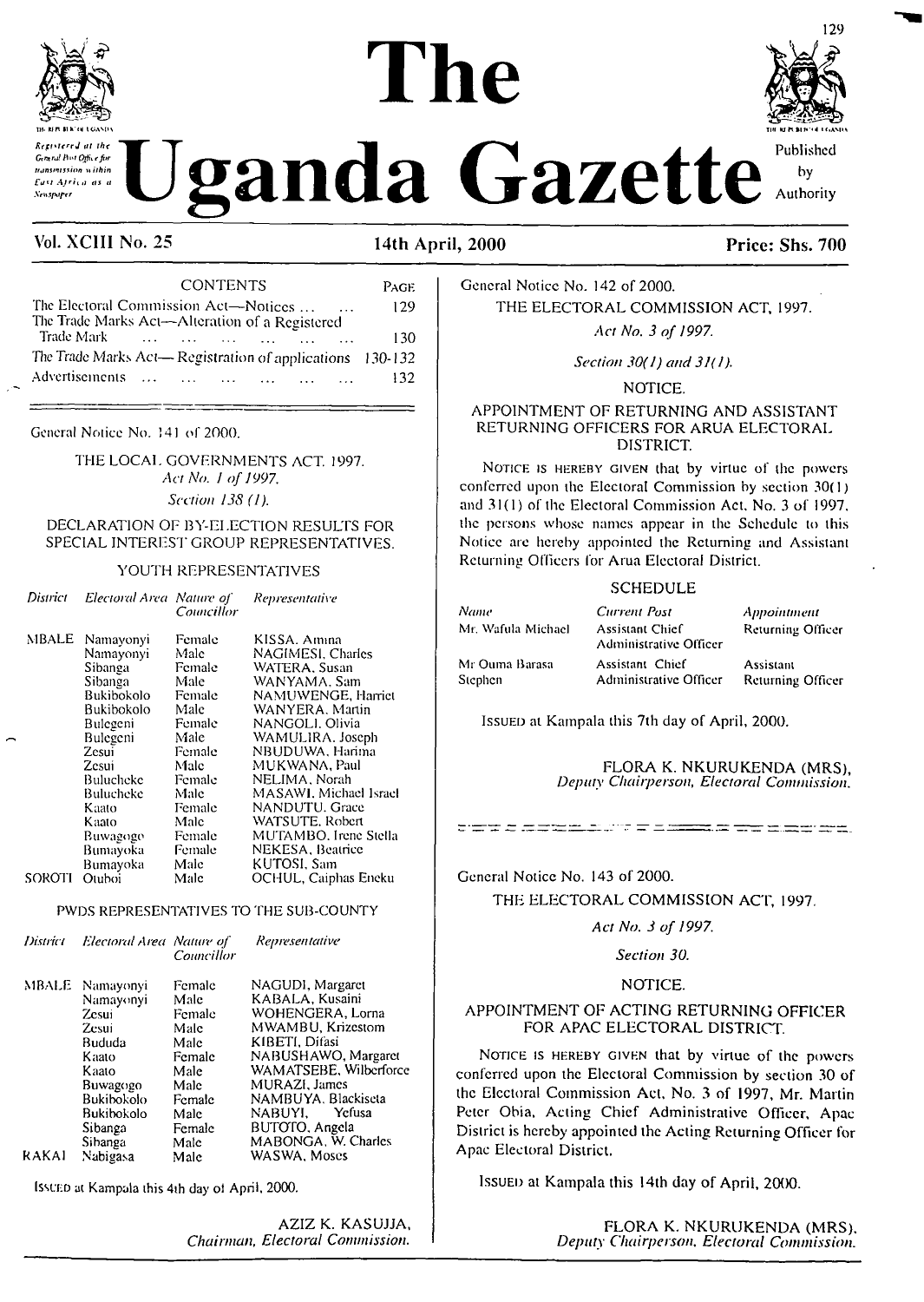#### To WHOM IT MAY CONCERN

**STOP** 

Take notice that the Trade mark No. 5988 Class 30 Schedule HI in the name of Tate & Lyle Industries Limited care of Katende. Ssempebwa & Co. Advocates. Radiant House. Plot 20 Kampala Road. P.O. Box 2344 Kampala in respect of all goods in class 30 duly advertised in the *Uganda Gazette* under General Notice 922/1960 dated 20th June, 1960 in the name of Tate & Lyle. Limited has been altered under section 38 of the Trade marks Act as undcr.-



Daltd at Kampala this 28th day of February, 2000.

BISEREKO KYOMUHENDO. *Assistant Registrar of Trade Marks.*

c<del>on m</del>ail and the contract

General Notice No. 145 of 2000. THE TRADE MARKS ACT. (Cap. 83). NOTICE.

Norict. is HEREBY GIVEN that any person who has grounds to oppose the registration of any of the marks advertised herein may within sixty days from the dale of this *Gazelle,* lodge a Notice of opposition on Trade Mark Form No. 6 together with a fee of Shs. 4000 in case of National applicants or USS 250 in case of Foreign applicants. The period of lodging Notice of opposition may be extended in suitable casus by the Registrar as he thinks fit upon such terms as he may direct. Formal opposition should not be lodged until after reasonable notice has been given by letter to the applicant so that he may have an opportunity to withdraw his application before the expense of opposition proceedings is incurred. Failure to give such notice will be taken into account in considering any application by the opponent for an order for costs if the opposition is uncontested by the applicant. Representations of the marks herein advertised can be inspected at the office of the Registrar of Trade Marks. Parliamentary Buildings, P.O. Box 7151. Kampala.

(21) Application No. 22365 in Part "A". (52) Class 16.

(54)

## **ALLIED**

(53) (59)

(64)

(57) *future of gauds—* Paper, cardboard and goods made from these materials not included in other classes: printed matter; bookbinding material, photographs; stationery: adhesives for stationery or household purposes; artists' materials, paint brushes: typewriters and office requisites (except furniture), instructional and leaching material (except apparatus): plastic materials for packaging (not included in other classes), playing cards, printers type: printing blocks

- (73)*Name ofapplicant* Allied Van Lincs Inc.
- (77) *Address—* <sup>215</sup> West Diehl Road. Naperville. Illino:"" 60563. U.S.A.
- (74) C/o M/s. Sengendo & Co. Advocates, P.O. Box  $691 -$ Kampala.
- (22) *Date offiling application—* 29th April, 1999.
- $(21)$  Application No. 22895 in Part "A".

(52) Class 4.



(54)

(53) (59)

(64)

- (57) *Nature of goods—* Industrial oils and greases: lubricants: benzene. benzine. carburants. combustible oils, diesel oil. fuel, fuel gas. fuel oil. producer gas. gas oil. gasoline, industrial oil. kerosene, lubricants, mazut, motor fuel, motor oil. naphtha, petrol, raw or refined petroleum, petroleum ether, and all other goods included in class 4.
- (73) *Name ofapplicant* The Addax & Oryx Group Ltd.
- (77) *Address—* Sea Meadow House. Blackburn Highwax. Road Town. Tortola, British Virgin Islands.
- (74) C/o M/s. Scngendo & Co. Advocates, P.O. Box 6914 Kampala.
- (22) *Dale offiling application—* 16th December, 1999.
- (21) APPLICATION NO. 22798 IN PART "A".
- (52) Class 3.

(54)



(53)

- (59) *Restriction to colours—* Red. while, dark blue and ligh: blue.
- (64) *Association—*T.M. Nos. 3372. 14197. 11547. 1491? 14917.20126. 14204. 14201. 14200. 14263.20131 11087. 11376. 15106. 9231, 17317. 2297 & 22799
- (57) *Nature ofgoods—Toothpaste* and mouthwashes.
- (73) *Name ofapplicant—* Colgate Palmolive Company.
- (77) *Address—* 300 Park Avenue. New York. United State? of America.
- (74) C/o M/s. Kasirye. Byaruhanga & Co. Advocates. P.O Box 10946, Kampala.

V

(22) *Date offiling application—* 3rd November. 1999.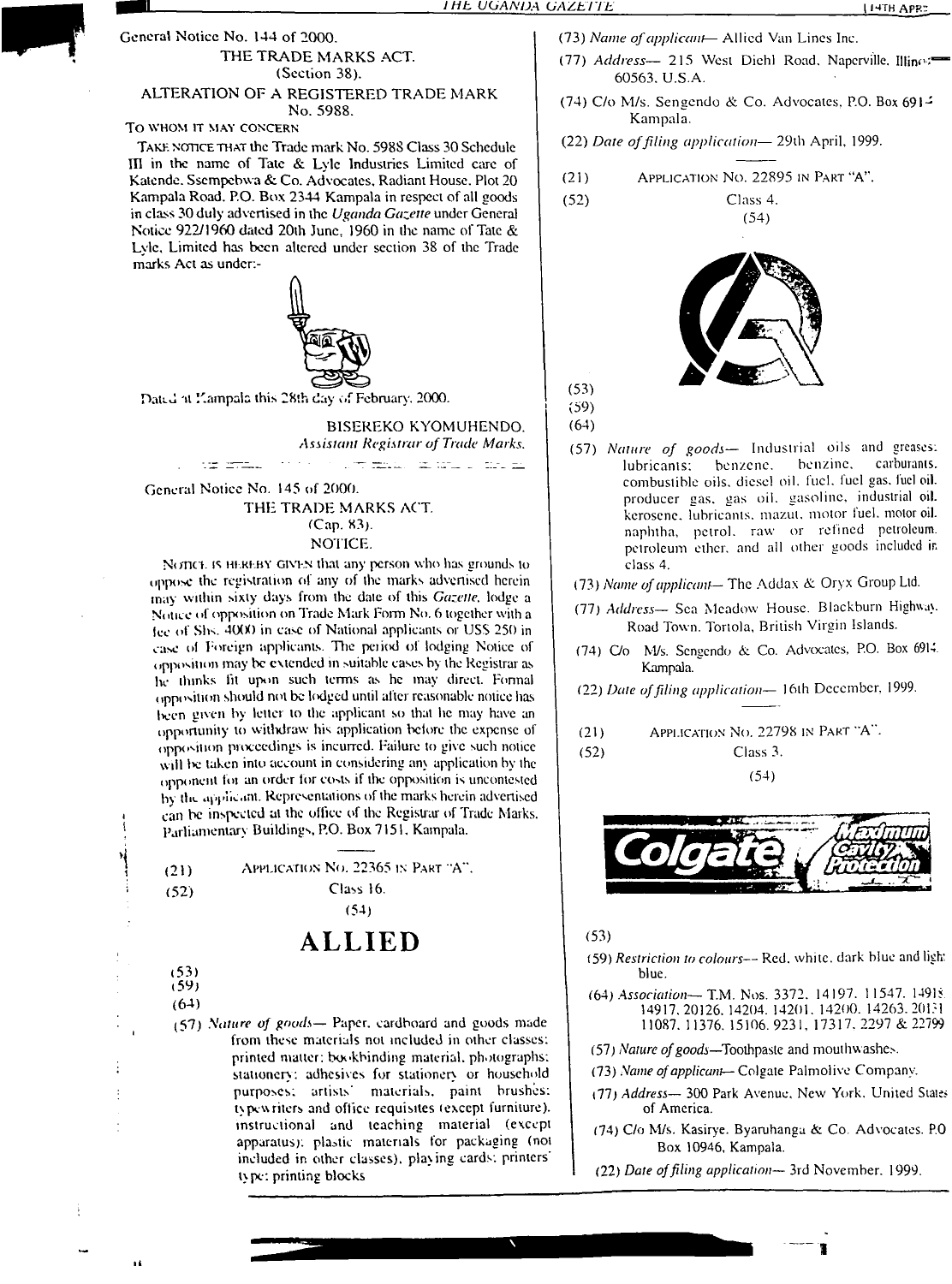(74)





no right io the exclusive use of the word "DETERGENT" except as represented.  $(59)$ 

 $(64)$ 

(57) *Nature ofgoods—*All goods included in class 3. ,

(73) *Name ofapplicant—* Tossy Quality Products Ltd. <sup>I</sup>

(77) *Address—* P.O. Box 31366. Kampala.

(22) *Date offding application—* 10th February, 2000.

(21) Application No. 22592 in Part "A".





(53) *Disclaimer*— Registration of this Trade mark shall give no right to (he exclusive use of the letter "M" separately and apart from the mark.

- (64)
- (57) *Nature ofgoods—* Games and playthings; gymnastic and sporting articles not included in other classes; decorations for christmas trees.
- (73) *Name ofapplicant—*M-Web Intelprop Holdings Limited.
- (77) *Address—* 3rd Floor, Les Cascades, Edith Cavcll Street, Port Louis, Mauritius.
- (74) C/o M/s. Sengendo & Co. Advocates, P.O. Box 6914. Kampala.
- (22) *Date offiling application—* 20th August. 1999.
- (21) Application No. 22590 in Part "A".

(52) Class 9.  $(54)$ 



(53) *Disclaimer—* Registration of this Trade mark shall give no right to the exclusive use of the letter "M" separately and apart from the mark.

(59) (64)

(57) *Nature of goods—* Photographic, cinematographic and optical apparatus and instruments; apparatus and instruments for the recording, transmission, broadcasting, reception, storage, display or reproduction of sound, images and data; computers, computer programmes, computer software, computer chips, apparatus and instruments for lhe encoding and decoding of electrical signals; remote control units; smart cards; encoded cards; aerials; satellite dishes; cables: optical fibres; switches; adapters; connectors; plugs; sockets and outlets; junction boxes; tapes, discs and cartridges all bearing or for the recordal of data, sound or images; cinematographic films prepared for exhibition; audio and/or video recordings; multi-media communication, recording, transmission, broadcasting, storage, display, reception and reproduction devices, data processing equipment; computer software and apparatus and instruments for use in connection with the Internet; electronic publications: parts (and fillings) for all the aforesaid goods.

<sup>(59)</sup>